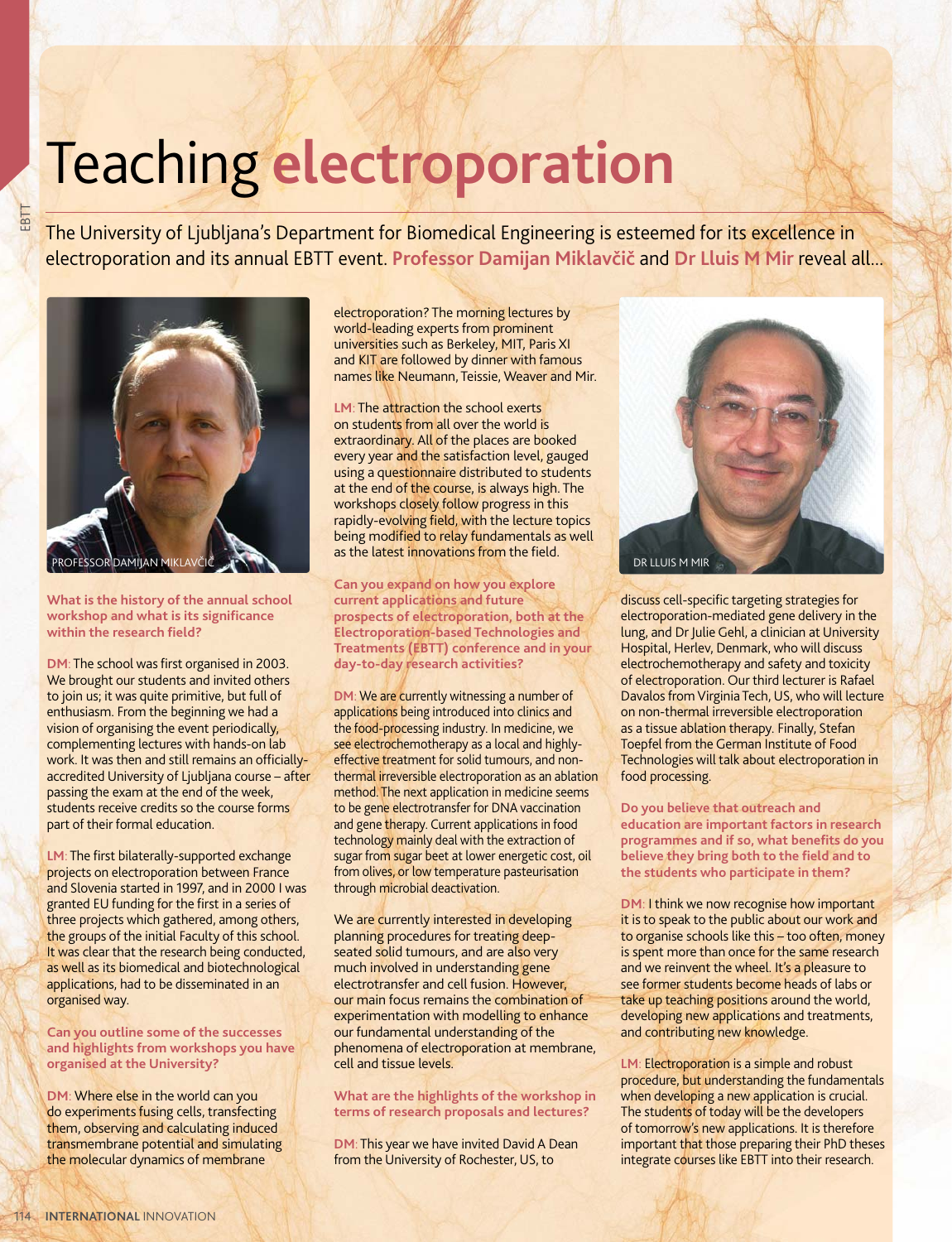# A one stop **knowledge** shop

Now in its ninth year, **Electroporation-based Technologies and Treatments** is an international workshop and postgraduate course bringing together the world's leading experts in the field of electroporation

## **ELECTROPORATION INVOLVES THE**

application of an electric field to a cell's plasma membrane – a process which leads to the creation of 'nanopores' in the membrane and consequently increases its permeability. It can be used as a method of introducing a substance into a cell, eg. a drug or a segment of coding DNA which would not naturally diffuse across the cell membrane. Assuming appropriate voltage thresholds are maintained, it is a temporary phenomenon, with the cell membranes returning to their previous state once the application of the electric field is discontinued. At higher voltages, however, electroporation can create permanent damage which a cell is unable to repair – a phenomenon which can be used to cause a range of target cells to lose homeostasis and die, while leaving neighbouring cells unaffected. This makes it a promising treatment for certain diseases, such as cancer, which require selective tissue removal.

At the Department for Biomedical Engineering at the University of Ljubljana in Slovenia, Professor Damijan Miklavčič and Dr Luis Mir coordinate Electroporation-based Technologies and Treatments (EBTT) – an annual, week-long event which has been running for nine years. The course has two primary objectives: firstly, to offer a comprehensive learning experience for PhD students and newcomers to the field through lectures from leading experts and lab work, and secondly, to gather individuals with expertise to discuss new developments and applications, thereby building common knowledge. Together with faculty members, four guest lecturers are invited each year, selected for novel and groundbreaking achievements either in applications or their understanding of the phenomenon.

## **DIFFERENT PERSPECTIVES**

"The key objectives of EBTT are the diffusion of the fundamentals and the most recent data on electroporation and its applications, through lectures dedicated to PhD students, postdocs and young researchers in the field," outlines Mir. The social component is clearly important: networking and getting to know one another is facilitated not only on the course but through extracurricular events such as dinners, trips

to the coast or sightseeing, and Miklavčič is enthusiastic about the resultant potential for knowledge-sharing. "Lectures, discussions and student presentations all help to spark new ideas and different perspectives, and many projects and experiments are planned during or soon after the course," he explains. "The workshops introduce you to others who have equipment, knowledge and experience you need, and when so many people from the same field spend all day together, it is easy to start discussions or arrange lab visits. The attending lecturers leave with a much clearer understanding of students' interests, enabling them to better fulfil the students' expectations."

## **PIONEERS**

The Faculty members at Ljubljana are preeminent members of the community of researchers on electroporation fundamentals and applications. In 1982, Eberhard Neumann published the first paper showing that nucleic acids can be transferred into living cells by electric pulses while preserving the viability of a cell, despite the fact that large molecules cannot normally cross its membrane. Justin Teissié pioneered the electrofusion of cells using electric pulses, while Luis Mir established

conditions under which almost all of the exposed cells were permeabilised while remaining alive. Mir also conceived electrochemotherapy using bleomycin, conducting the first preclinical and clinical trials in 1991 and today, cancer centres across Europe routinely treat patients with electrochemotherapy. Gregor Serša, meanwhile  $introduced$  cisplatin – an already efficient and widely used cancer drug – into the concept of electrochemotherapy. He was also the first to demonstrate the importance of the effect that electrochemotherapy has on tumour vasculature. Véronique Préat pioneered the use of electroporation of the skin to facilitate transcutaneous drug delivery and more recently, P Tom Vernier has made seminal contributions in nanosecond-duration electric pulses.

## **HOT TOPICS**

"Our laboratory has always been internationally active and well-connected," Miklavčič reveals. "Slovenia has a programme of bilateral collaboration agreements with more than 80 countries around the world, including the US, Korea, France, Poland, Argentina, Romania and many others. Small grants cover travel and subsistence from Slovenia to the partner country and vice-